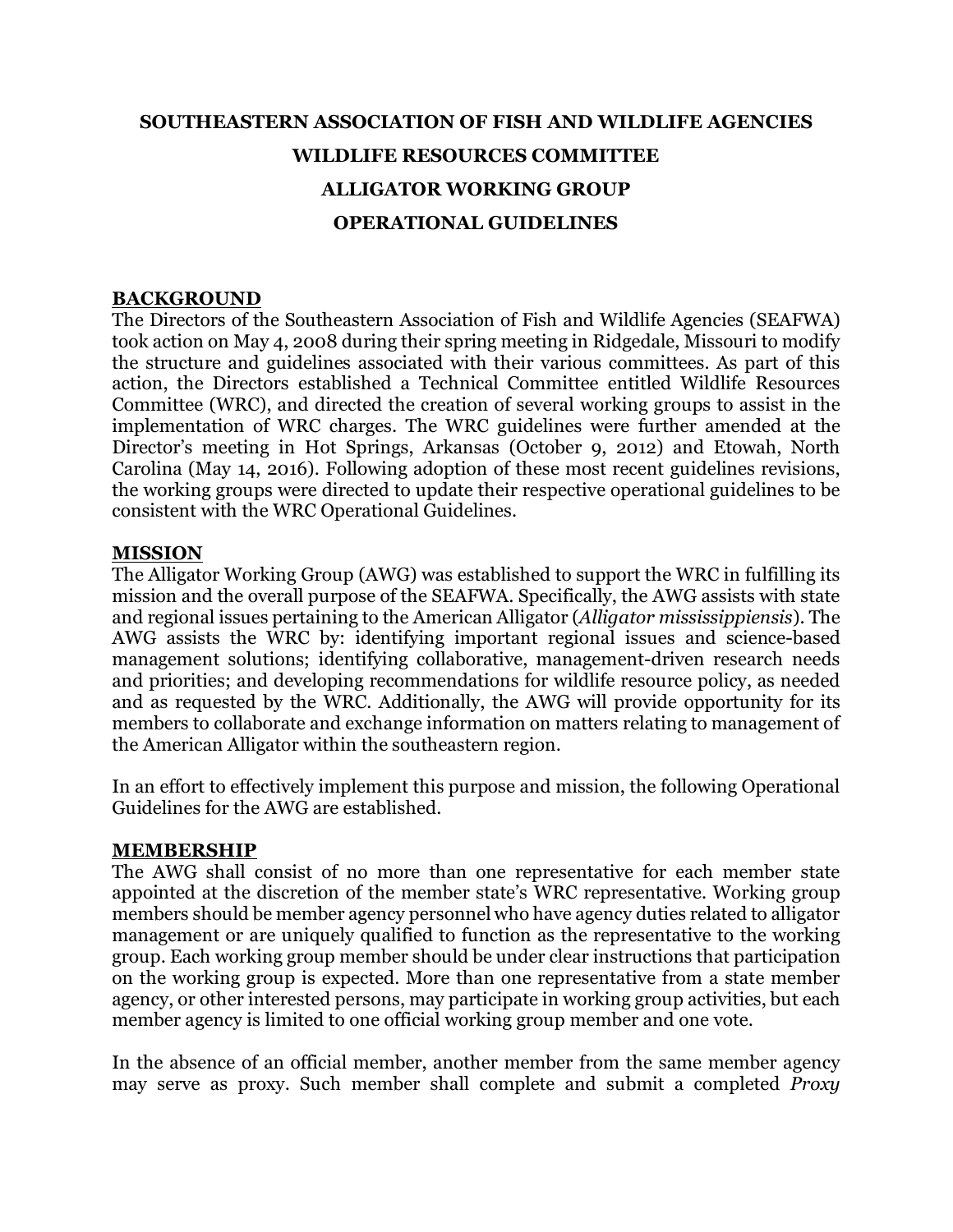*Appointment Form* (attached) to the AWG Chair. Authorized designees shall be fully entitled to represent an absent member in all matters.

Guests will be invited to attend annual meetings as deemed appropriate by working group members to provide specific expertise and to increase the group's knowledge base.

### **WORKING GROUP CHAIR AND CHAIR DUTIES**

An AWG Chair shall be appointed at the discretion of the WRC Chair after receiving recommendations from the working group. Group members will cast votes for the new chair at their annual business meeting and this election (by simple plurality) shall represent the group's recommendation to the WRC Chair. Each chair will serve a twoyear term, beginning at the conclusion of the annual meeting at which the recommendation is made. Only a AWG member may assume the role of chair and such member shall have agency duties related to alligators or be uniquely qualified to function as chair.

The AWG Chair shall be responsible for:

- 1) Working with the host state in scheduling working group meetings and preparation of agendas, including notification to working group members, the WRC Chair, and others as appropriate.
- 2) Finalizing with the host state the arrangements for accommodations where working group meetings are to be held.
- 3) Conducting working group meetings in a manner to best accomplish the charge of the AWG. Chairs have great discretion in running meetings but must ensure procedures and rules sufficient to properly address the issues and matters being considered and the soundness of working group recommendations. Chairs should also ensure that working group members have seating priority at the meeting table.
- 4) Providing written and verbal reports of working group meetings to the WRC Chair and others as appropriate. Written reports shall follow a report outline as attached, and made a part of these guidelines. Such reports shall be submitted within thirty (30) days from the date of the AWG meeting.
- 5) Providing a list of action items and a brief for each action item to be considered by the WRC at its fall meeting by September 1, annually. Between regular meetings of the WRC, the AWG Chair is responsible for determining if issues or matters within the purview of the AWG are of sufficient importance or urgency to bring to the attention of the WRC Chair. If a time-sensitive item needs action prior to the annual WRC fall meeting, the working group chair shall consult with the WRC Chair to determine the most appropriate process.
- 6) Ensuring coordination of working group issues, actions, and recommendations with the other WRC working groups that may have overlapping responsibilities or mutual interests.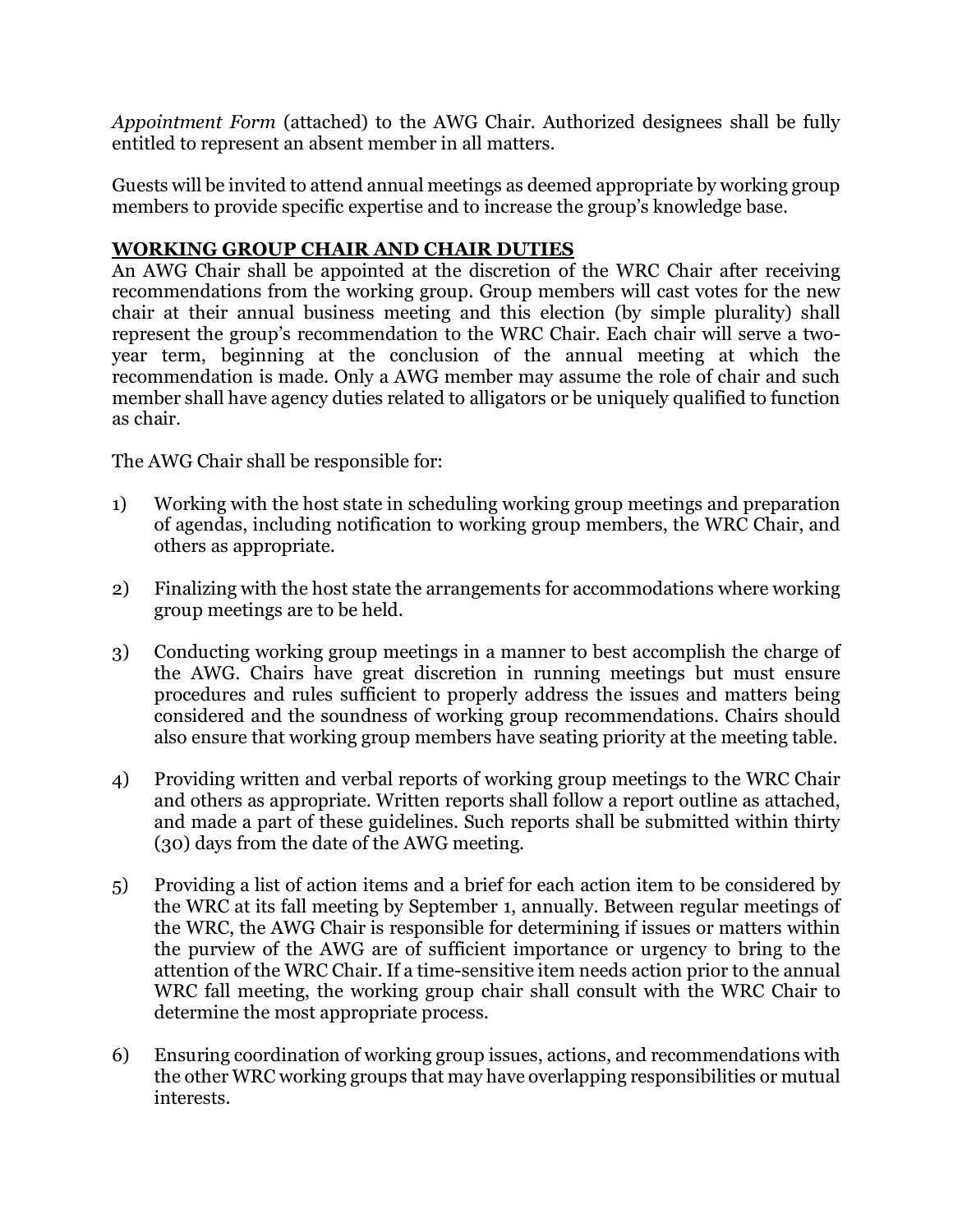- 7) Making recommendations (based on election-style input received from the working group) to the WRC Chair for appointment of new AWG Chair.
- 8) Maintaining files and other documents of historical or other significance to the working group and forwarding to succeeding chairs.
- 9) Selecting a designee to assume the duties of the chair when the appointed chair is temporarily unable or unavailable to carry out such duties.
- 10) Other functions as may be necessary, including communicating periodically with the assigned WRC working group liaison to fulfill the duties and responsibilities of the working group.

#### **MEETINGS**

The AWG shall meet annually to conduct AWG business. This meeting will typically be held in late spring or summer, but should occur prior to the WRC's annual fall meeting held in conjunction with the Annual Conference of the Southeastern Association of Fish and Wildlife Agencies. Working group members will rotate hosting the meetings, and final determination will be made at the annual meeting regarding the member that will host the next meeting.

Working Group decisions shall be governed by parliamentary law as outlined by *Roberts Rules of Order*.

#### **CHARGES**

- 1) Provide an opportunity to exchange ideas, methods, and approaches designed to effectively address challenges and opportunities associated with alligator management programs in the SEAFWA region.
- 2) Discuss important issues and needs facing alligator management programs in the SEAFWA region and bring recommendations for science-based management solutions to the WRC.
- 3) Identify collaborative, management-driven research needs and priorities, and develop recommendations for wildlife resource policy as needed and as requested by the WRC.
- 4) Provide counsel to the WRC as requested with respect to alligators.
- 5) Accomplish other tasks as assigned by the WRC.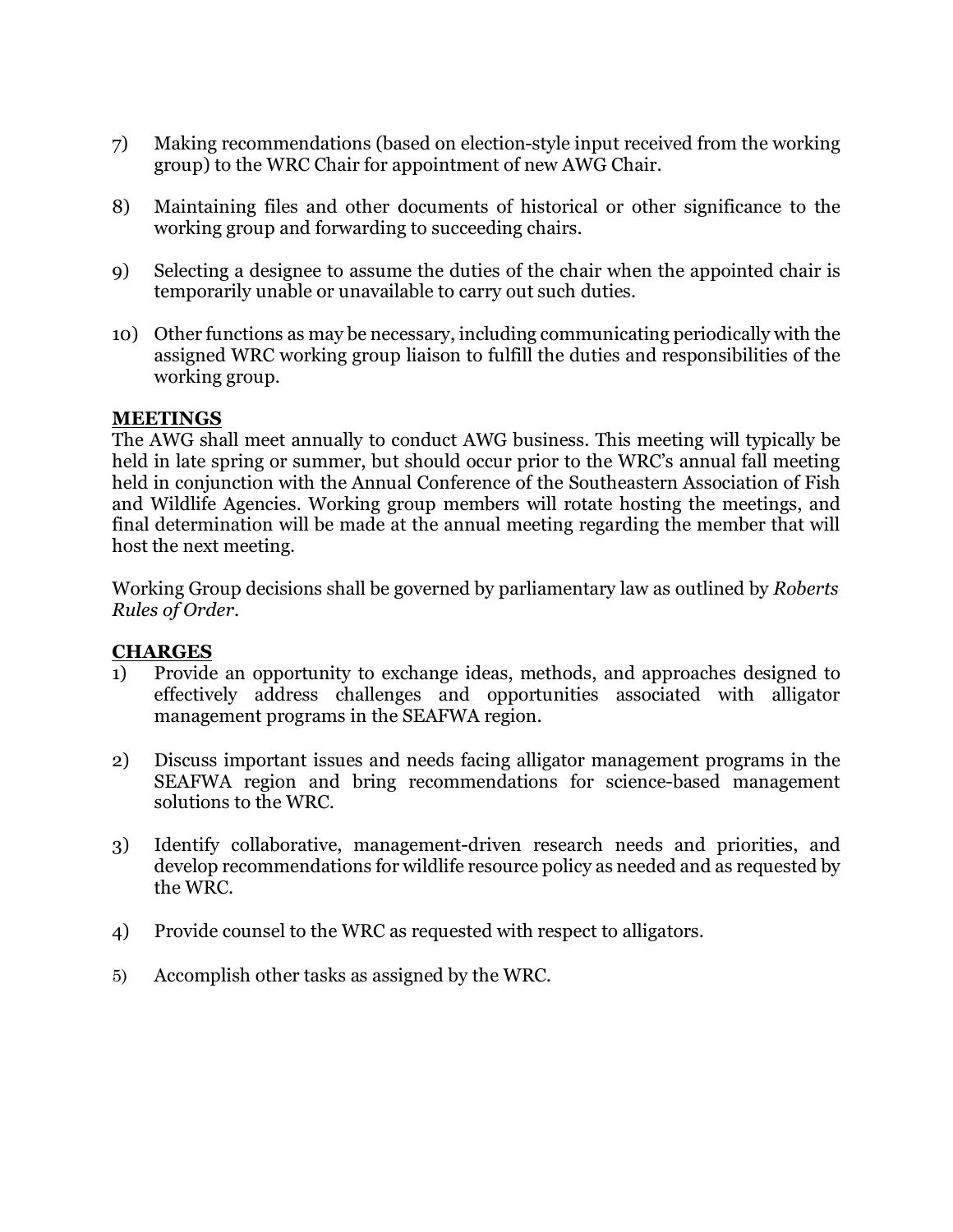## **SOUTHEASTERN ASSOCIATION OF FISH AND WILDLIFE AGENCIES ALLIGATOR WORKING GROUP PROXY APPOINTMENT FORM**

In accordance with the bylaws of the Southeastern Association of Fish and Wildlife Agencies and Operational Guidelines of the Wildlife Resources Committee's Alligator Working Group, I linsert name of authorized agency member] do hereby appoint linsert name of appointee] to vote my proxy and represent me at the SEAFWA Wildlife Resources Committee's Alligator Working Group meeting.

This appointment shall convey full authority to exercise my agency's rights of membership in all matters coming before the Alligator Working Group, except for any express limitation on the proxy's authority stated herein.

\_\_\_\_\_\_\_\_\_\_\_\_\_\_\_\_\_\_\_\_\_\_\_\_\_\_\_\_\_\_\_\_\_\_\_\_\_\_\_\_\_\_\_\_\_\_\_\_\_\_\_\_\_\_\_\_\_

[Express limitations, if any]

Name:

Title:

Agency:

Date:

Signature: